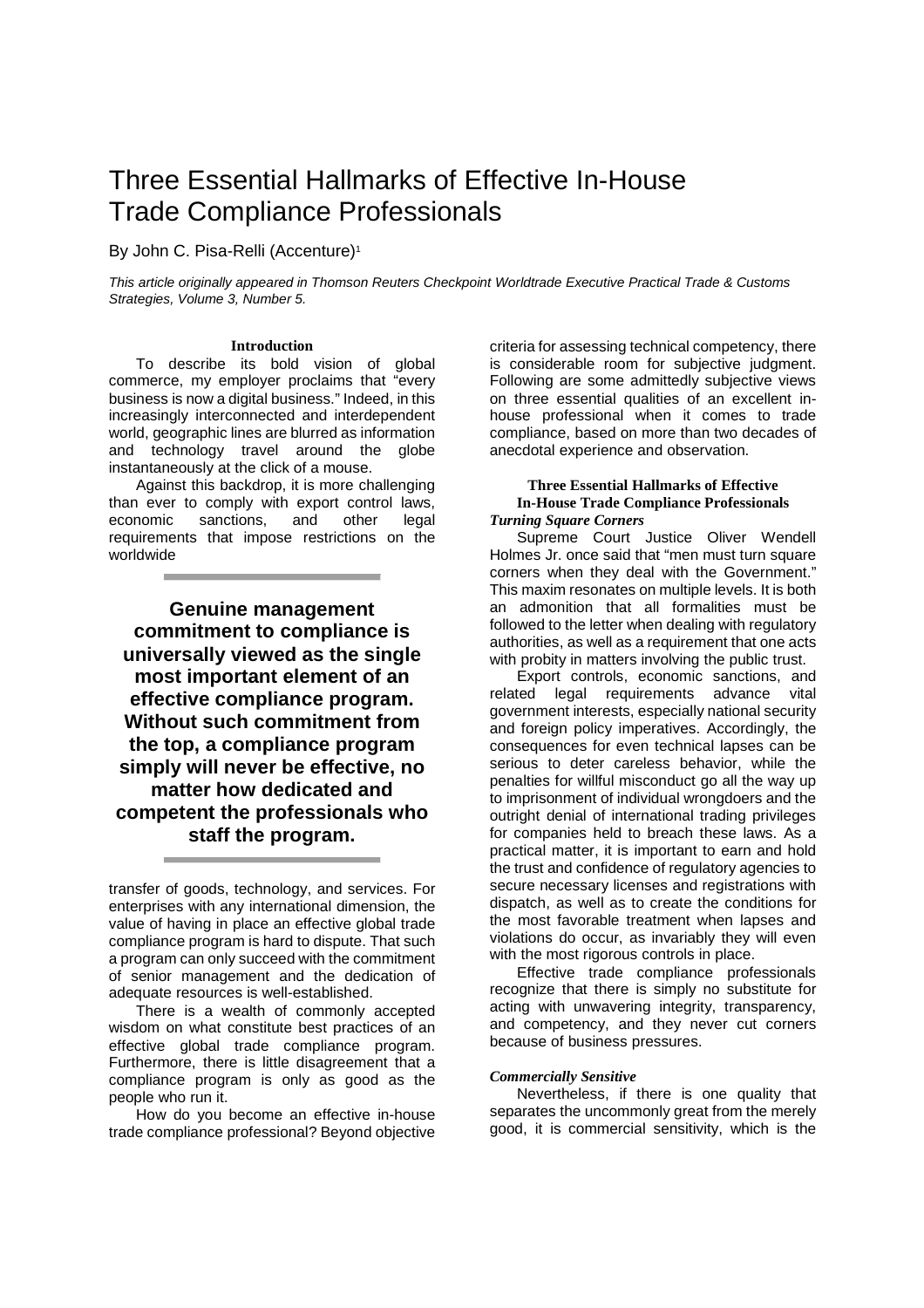recognition that compliance is an integral part of the business process that should never hinder an enterprise from achieving its lawful objectives. In fact, when integrated in an optimal manner, effective compliance reduces drag by allowing the enterprise to operate with greater confidence that its activities will not spawn undue legal, financial, operational, or reputational risks.

All too often, the well-intended compliance professional is considered an impediment to doing business. And all too often, there is a grain of truth in this perception. Relevant regulatory requirements are incredibly dense and daunting, and it can be tempting to elevate form over substance, or simply discourage otherwise lawful activities because of hypersensitivity to the various risks. Often the risks are genuine, but can be managed with care. This requires waging a campaign on multiple fronts.

First, effective trade compliance professionals follow a never-ending quest to attain subject matter mastery. The best of the breed hone their skills through continuous training and professional reading. They share knowledge with peers, especially the unwritten "tribal wisdom" that can only be attained through constant interaction with government officials and participation in trade compliance associations and seminars. They rely on expert legal advisers and consultants to help guide them through the thorniest issues, and they preserve and reuse the knowledge they learn from these resources. Through this endless pursuit of competency, they are best prepared to seek creative solutions to complex problems.

Second, superior trade compliance professionals understand and successfully demonstrate to their management and colleagues that effective compliance provides a competitive advantage by reducing the probability of violations and their attendant negative consequences. This requires investing the time to understand your enterprise, what it does, and what it hopes to achieve. If you are not trying to help your enterprise achieve its lawful business objectives, you are not doing your job. If you are earnestly helping, but no one appreciates that fact, you still are not doing your job.

In this connection, the very best compliance professionals are excellent communicators, and are always able to articulate the value proposition of effective compliance at every level, from the factory floor to the c-suite. One sure way of improving the quality of the message is to eliminate trade compliance jargon from interactions with others.

## *Having the Courage to Say "No"*

If you have explored and exhausted every approach to resolving a perceived compliance challenge in a commercially sensitive manner, and you conclude in good faith that a desired activity or outcome would not be permissible (or runs an unreasonable risk of being so perceived by relevant regulators), you have the often unpleasant but always unavoidable duty to say "no." You must have the courage to say "no" and be able to articulate your reasons for doing so with clarity and conviction (and possibly to avoid conviction).

Compliance is not well-suited to peoplepleasers. If you have a hard time holding the line in the face of sometimes daunting business pressures, it may be advisable to seek another vocation. And if your management does not unequivocally support you when you say "no" after a careful and thorough assessment of the facts and circumstances, it may be advisable to consider employment elsewhere.

Indeed, genuine management commitment to compliance is universally viewed as the single most important element of an effective compliance program. Without such commitment from the top, a compliance program simply will never be effective, no matter how dedicated and competent the professionals who staff the program.

Trust your instincts. If you are asked to do or condone anything that makes you feel uncomfortable, it's likely a sign that something is amiss. Remember to protect both the enterprise *and* yourself. Document your actions and avoid creating a record that contains unsupported conclusions about the law or speculation about the facts that could be misinterpreted by an outside reviewer. Conduct yourself scrupulously and in good faith, but assume that anything you write might someday be shared with regulators, the press, or the public.

And if you take nothing else from this article, never, *ever* compound a mistake with a cover-up. Honest mistakes are inevitable and are highly survivable events. Turn those corners squarely and you will avoid having your title changed from "compliance officer" to "designated felon".

### **Conclusion**

There is no one-size-fits-all profile to identify or become an effective trade compliance professional. The very best come in all stripes, from a wide variety of backgrounds and experiences. However, careful observation